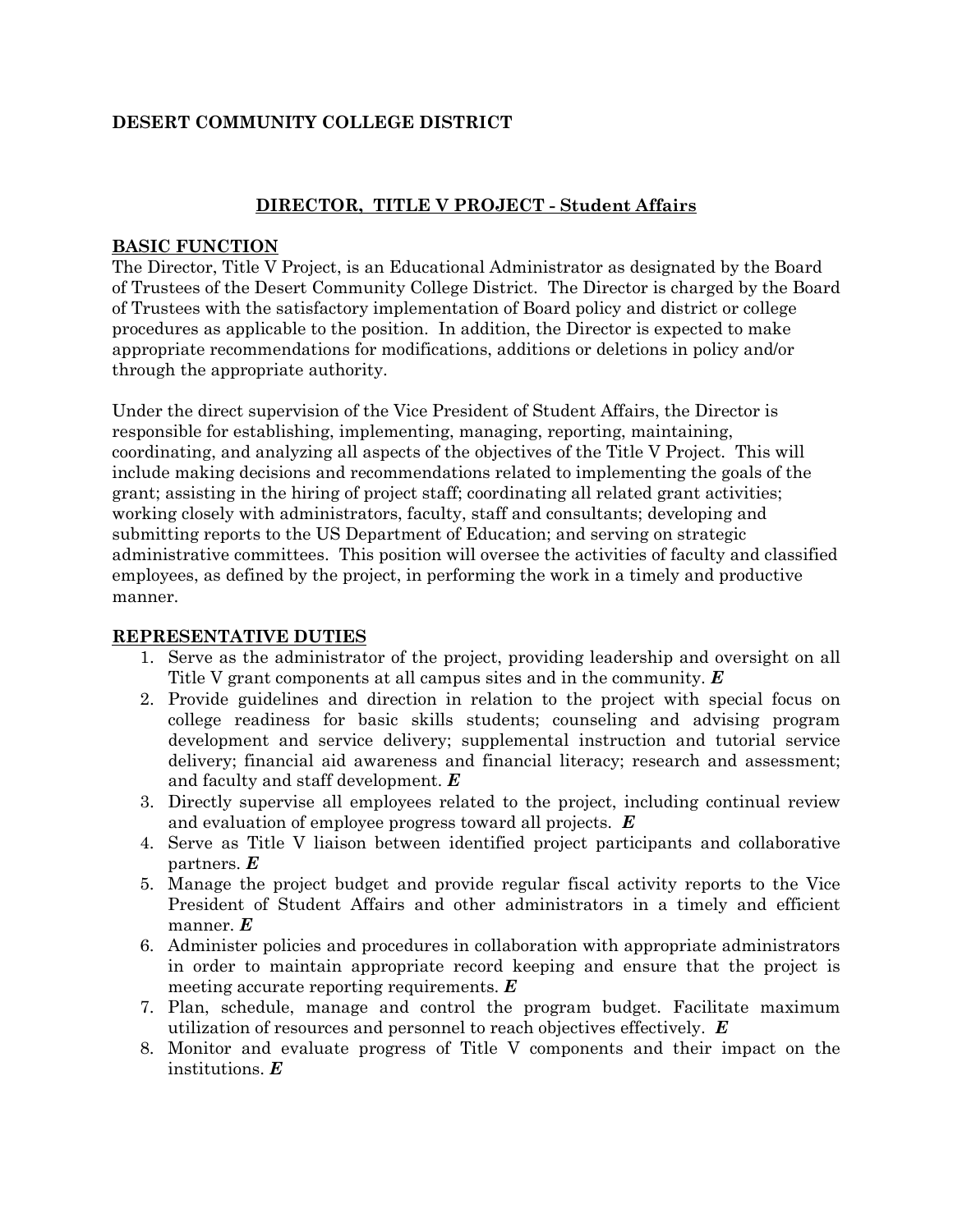- 9. Represent the program and District in federal, state and regional meetings and community activities. Maintain positive working relationships with Program Officer in Washington D.C. *E*
- 10. Maintain current knowledge of Title V policies, rules and regulations. Develop project manual and detailed implementation timelines. *E*
- 11. Establish and maintain adequate information and training to the college and university communities in programs developed. *E*
- 12. Participate in shared governance activities, including participating and/or chair campus committees and task forces as needed. *E*
- 13. Meet schedules and timelines, organize multiple projects efficiently and effectively, and carry out required project details throughout the year.
- 14. Seek and participate in professional development activities. *E*
- 15. Perform other duties as assigned.

## **KNOWLEDGE AND ABILITIES**

**Knowledge of:** State and federal laws and regulations governing related grant activities, and California Community Colleges; district policies and procedures; the mission and student population of California Community Colleges and the Coachella Valley, student development, counseling and advising, financial aid resources, financial literacy, research and assessment, supplemental instruction and tutorial services, strategies to increase student retention and college completion, resources and services that can benefit students from traditionally disadvantaged backgrounds, faculty and staff professional development, interpersonal skills including tact, patience, and diplomacy.

**Ability to:** Work with internal and external participants in building and maintaining positive relationships; develop and manage a program budget; lead faculty and staff in developing and implementing a strategies to improve student success; prepare and submit reports to supervisors and reporting agencies; utilize computer technology and appropriate software programs; communicate effectively both orally and in writing; demonstrate an understanding and sensitivity to the needs of diverse students, especially those from traditionally disadvantaged backgrounds; attend local, regional and national conferences. The ability to speak Spanish is strongly desired.

### **MINIMUM QUALIFICATIONS:**

The Desert Community College District has established the following hiring criteria for all educational administrative positions. Minimum qualifications for service as an educational administrator shall be both of the following in accordance with Title 5 section 53420:

- Possession of a master's degree; and
- One year of formal training, internship, or leadership experience reasonably related to the administrator's administrative assignment.

## **DESIRABLE QUALIFICATIONS**

Three (3) years of progressively responsible management experience required in higher education, preferably with teaching or counseling experience at the community college level, including demonstrated experience in training and supervision of employees and expertise in the areas of student development and teaching/learning environments relevant to the target student population. Strong background in report writing, formal communications and budget management. Strong interpersonal skills. Demonstrated experience in facilitation and collaboration of work across college divisions and departments. The ability to communicate effectively in Spanish.